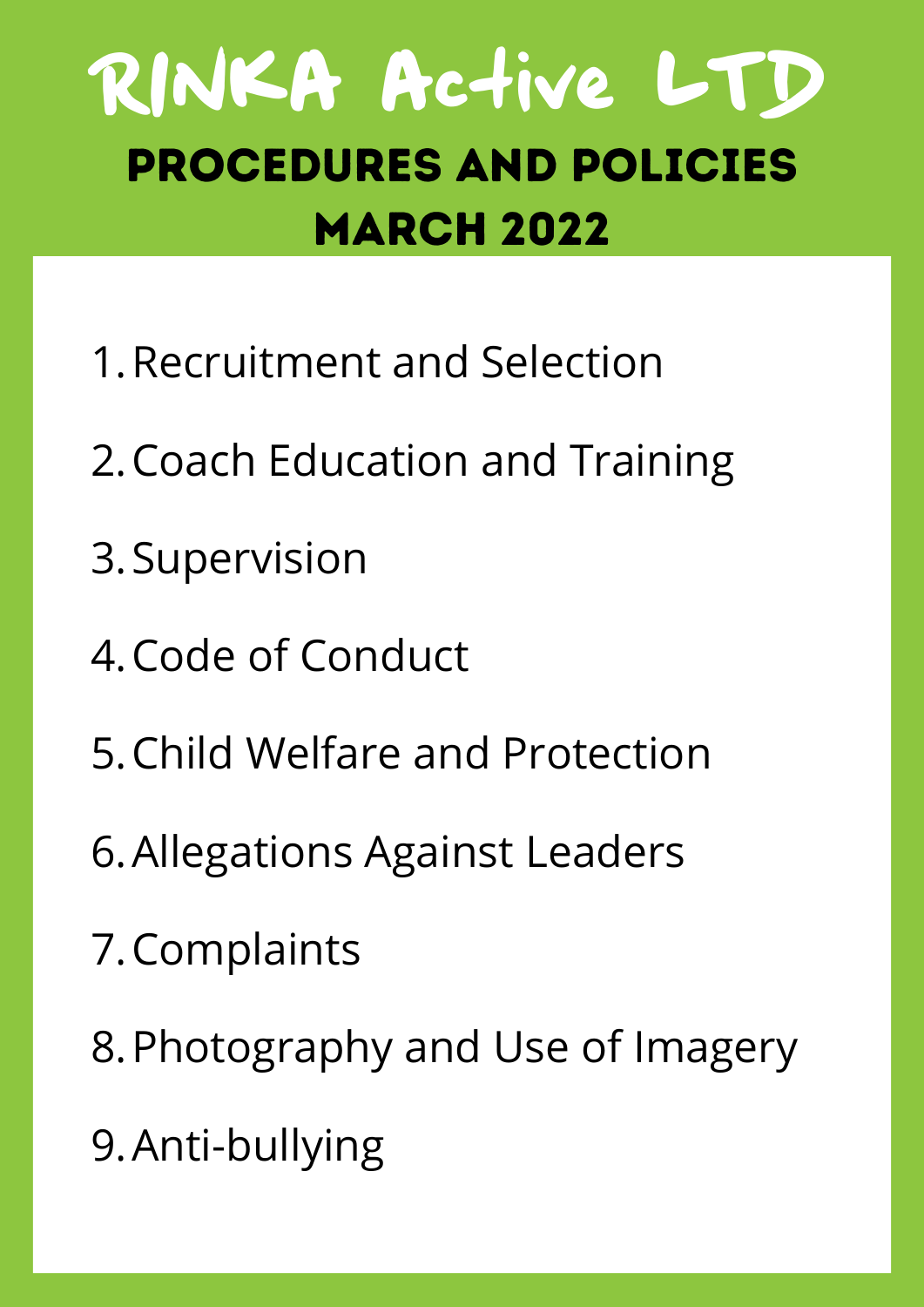# RINKA Active LTD Recruitment and Selection

- Application form is completed to highlight relevant work experience and qualifications
- Any gaps in history employment are explained and verified
- An interview process is carried out with two members of RINKA Active LTDs present
- We obtain two references in writing, followed up with personal contact with the reference provider
- We ensure the individual completes their garda vetting with the National Vetting Bureau
- A probation period is used to assess the leader's commitment to promoting good practice in relation to young people
- All RINKA Leaders are adequately managed and inducted into policies and procedure
- All RINKA leaders complete the necessary safeguarding training and first aid training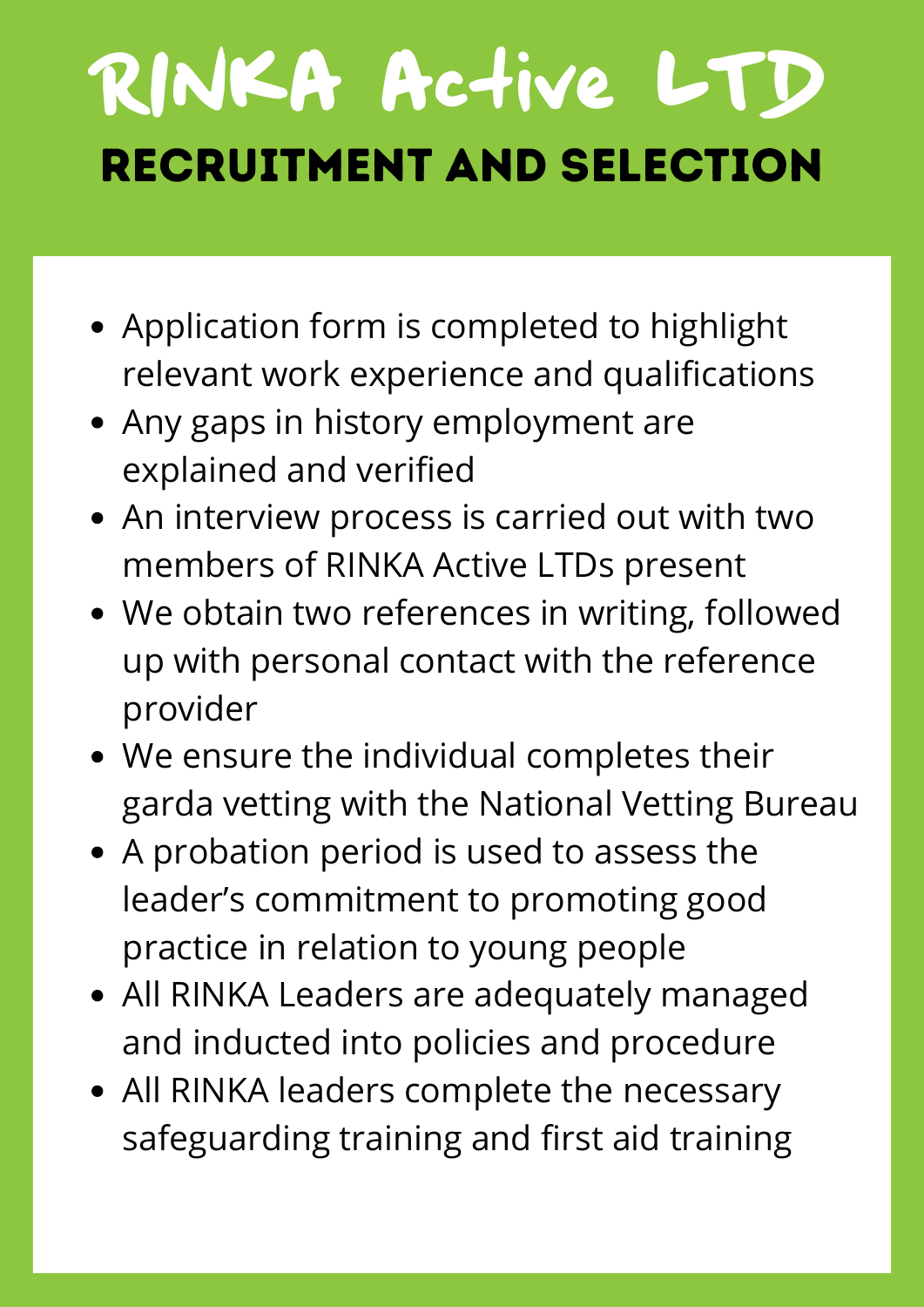## RINKA Active LTD Coach Education and Training Policy

- All lead instructors with RINKA have (or are completing) either:
- A fitness/health/exercise qualification
- A childcare qualification
- A coaching or teaching qualification
- A social work/ sna qualification
- Each lead instructor then completes the online RINKA Instructor training process
- Each instructor also completes the following:
- Child First Policy
- First Aid Training
- Each instructor is familiar with Fitness Ireland's Safeguarding Guidance and Code of **Ethics**
- Each lead instructor is given a teaching appraisal each quarter
- Monthly training calls are attended online
- In-person workshops are attended twice a year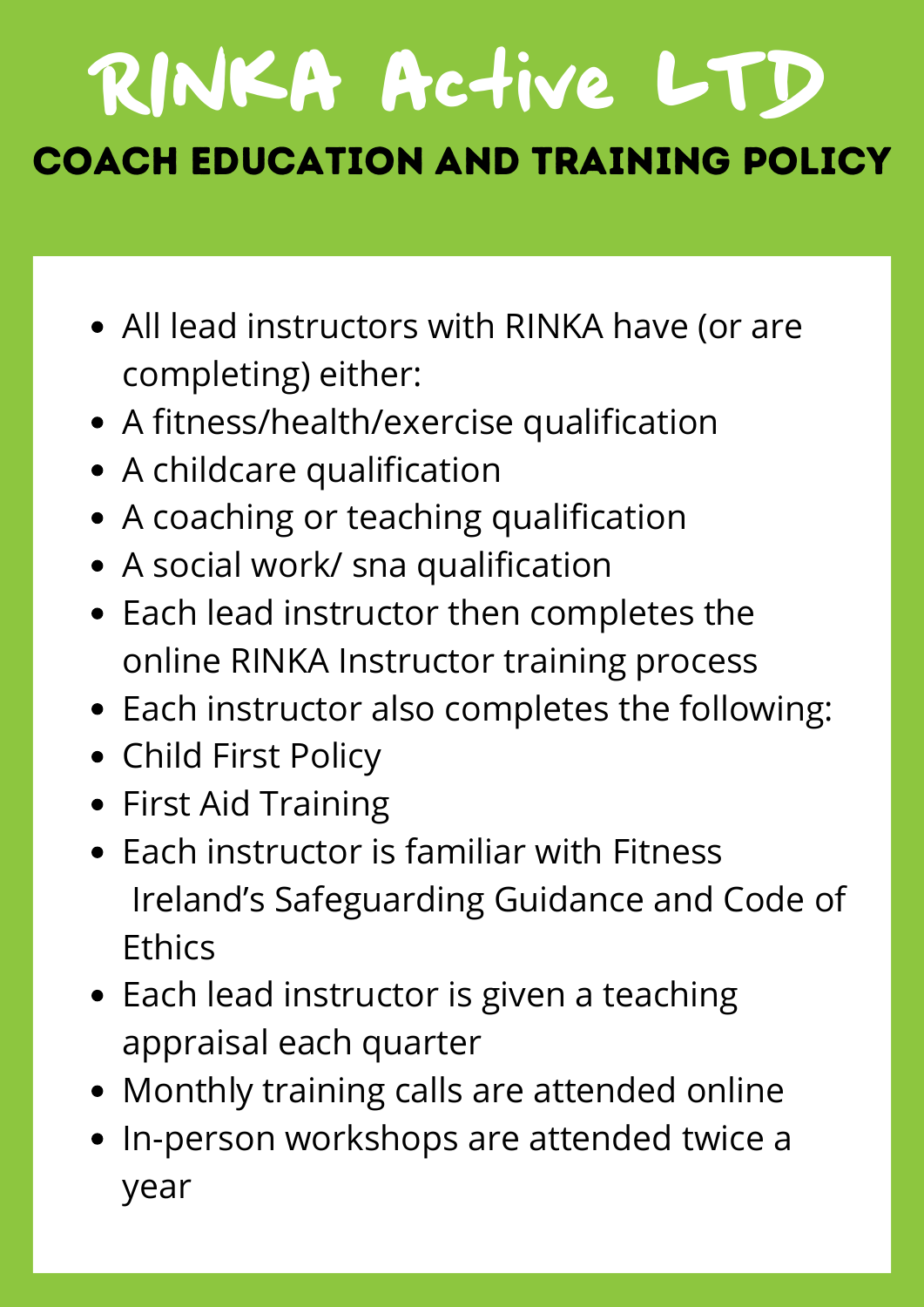## RINKA Active LTD Supervision Policy

- RINKA understands that supervision is a vital safeguard for children and therefore it is policy that lead instructors do not teach alone.
- We recognise that a balance of genders is important and therefore endeavour to have both male and female assistants available.
- Each RINKA class is taught by a lead instructor with the aid of an assistant instructor. Assistants are
- over 16 years of age
- Garda vetted
- Aware of RINKA policies and procedures
- Attend the RINKA online training session for assistants
- In the event an assistant is not available, RINKA endeavours to communicate with parents so as a volunteer parent can remain on-site where possible.
- As per the Fitness Ireland Guidelines;
- Good practice dictates that a leader should try to ensure that more than one adult is present. This will help to ensure the safety of the children as well as protect adults.
- Adult / Child Ratios: Will depend on the nature of the activity, the age of the participants and any special needs of the group, As a guide RINKA follows 1:8 for under 5 years of age and 1:14 for over 5 years of age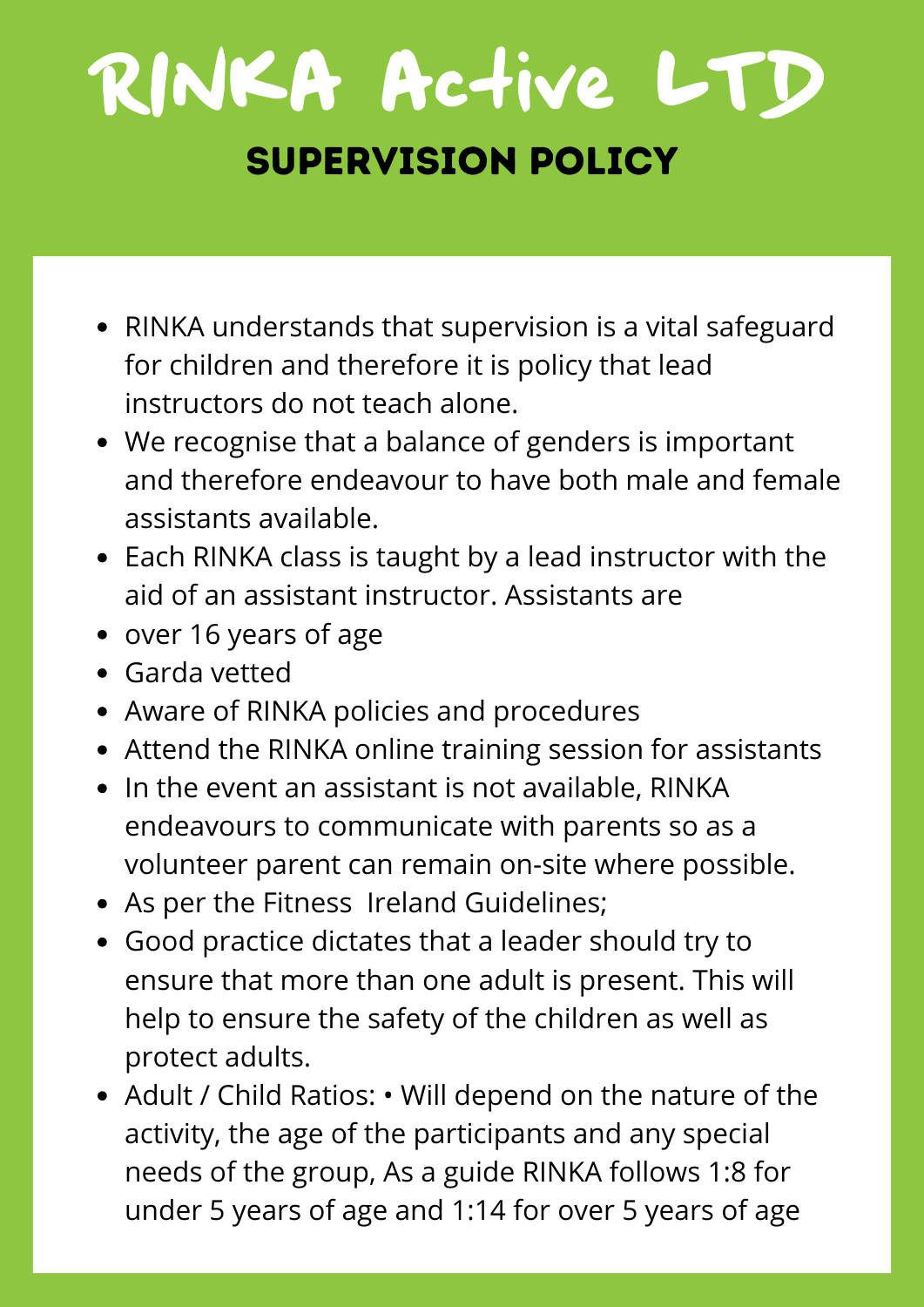## RINKA Active LTD Code of Conduct

### **Code for Young People attending RINKA**

Children have a great deal to gain from fitness in terms of their personal development and enjoyment. The promotion of good practice in fitness will depend on the co-operation of all involved, including child members of fitness organisation/clubs. Children must be encouraged to realise that they also have responsibilities to treat other children and Fitness Leaders with fairness and respect.

In your class you should:

- Be happy, have fun and enjoy taking part and being involved in your fitness.
- Be treated fairly by everyone, adults and other athletes.
- Feel safe and secure when you are taking part in your fitness .
- Be listened to and allowed to reply.
- Be treated with dignity, sensitivity and respect.
- Say no to something which makes you feel uncomfortable.
- Take part at a level that is suitable for your age, development and ability.
- Know that any details that are about you are treated with confidentiality but if you are at risk of harm or we are worried about your safety we may need to pass this information on.
- Know who to go to if you feel unsafe.

Your responsibilities are to:

- Treat all fitness s leaders/coaches with respect.
- Be fair at all times, do your best to achieve your goals; be gracious if you do not achieved your goals.
- Respect other kids
- Never bully or use bullying actions against another person;
- you should never hurt other team members, athletes or your opponent, this includes never taking/damaging their property,
- never spreading rumours or telling lies about other young people or adults.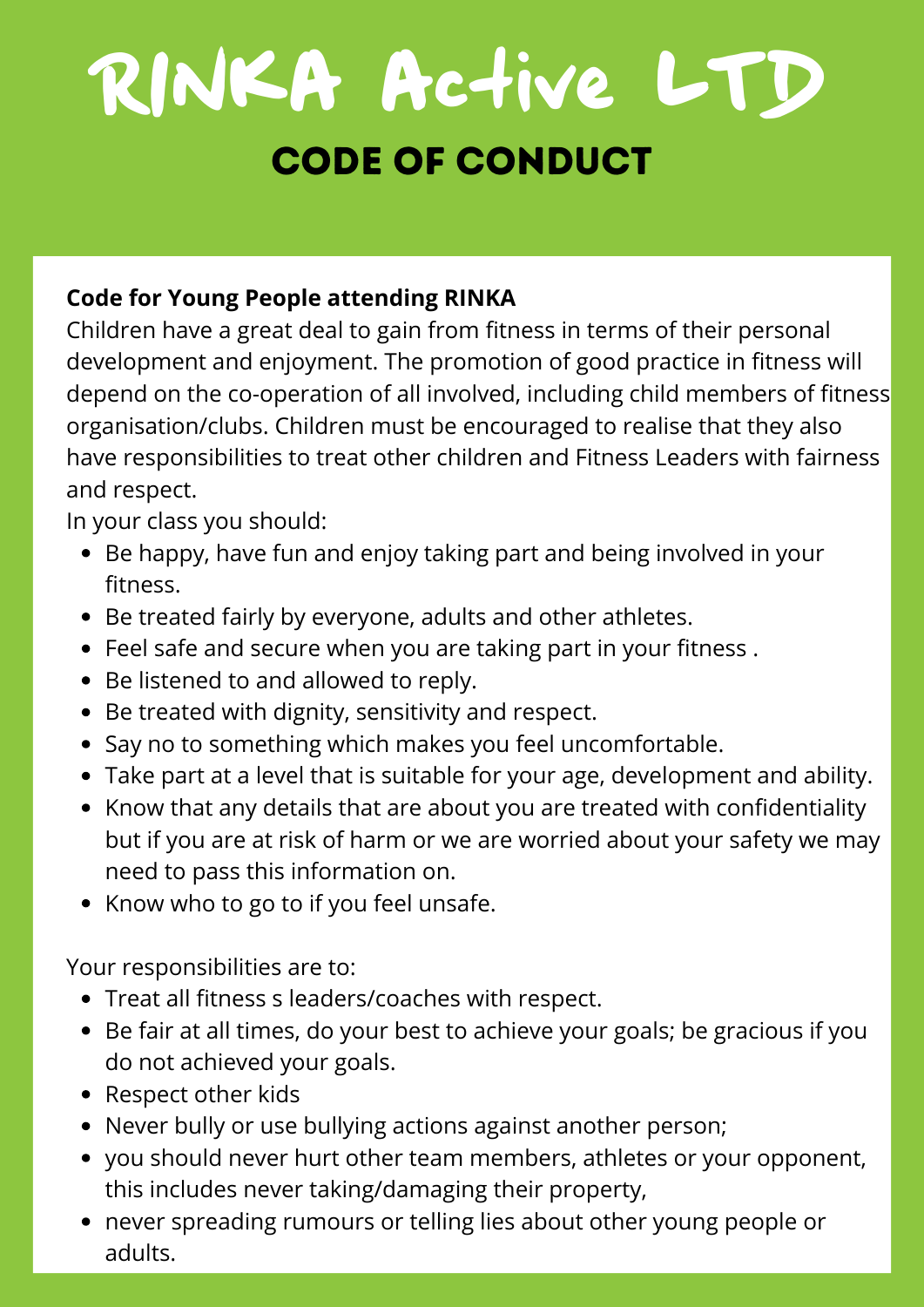## RINKA Active LTD Code of Conduct

#### **Code for Parents/Carers of children attending RINKA**

Parents/Carers play a key role in the promotion of an ethical approach to fitness and young people's enjoyment in fitness. Parents/guardians therefore need to be aware, informed and involved in promoting the safest possible environment for children to enjoy their participation in fitness. Fitness Leaders need the support of parents/guardians in conveying the Safe, Fun and Fair Play message. You should help and support the implementation of best practice policies in RINKA by following the guidance below.

- Understand and ensure your child/children abide by the Code.
- Be available for specified duties if and when required; some duties are mandatory and form part of the procedures for safeguarding your children; some will be at the request of RINKA.
- Have an awareness of and respect for Leaders and other adults and their roles within RINKA.
- If you wish to raise an issue with a Leader this should be addressed with the Leader in an appropriate manner and not in front of children and young people
- Respect and abide by the decisions made by the Committee and other Leaders, these should be made in the best interests of the children in RINKA.
- Understand the complaints process and follow the proper procedure if you feel unjustly treated, with the knowledge that any complaint will be dealt with effectively and confidentially.
- Know your child's programme, and accept it is your responsibility for delivering and collecting your child/children. Parents/carers should ensure they do not leave their child/children waiting unsupervised at any time.
- Ensure the environment is safe and enjoyable for your child/children.
- Promote fair play and the positive aspects of fitness.
- Be a role model for your children and young people by maintaining the highest standards of personal conduct and respectful behaviour in any activity related to the fitness s club/organisation.
- Promote participation for children that is fun, safe and in the spirit of fair play
- Ensure appropriate leaders are informed regarding any absenteeism, medical conditions or other relevant matters concerning your child.
- Arrange an appropriate time and place for discussing any matter with leaders and coaches; communication should not take place whilst leaders and coaches are in a position of supervision or responsible for other young people.
- You should have the opportunity to put forward suggestions and comments.
- Provide RINKA with appropriate information in relation to your child to ensure their safe inclusion in RINKA and with emergency contact information and to be reasonably available in case of emergency.
- Abide by the procedures and policies in this document especially with regard to the use of smart phones, any type of camera and videoing equipment.
- Be aware and abide by the safeguarding policy, the rules and constitution of your organisation and the rules and constitution of RINKA.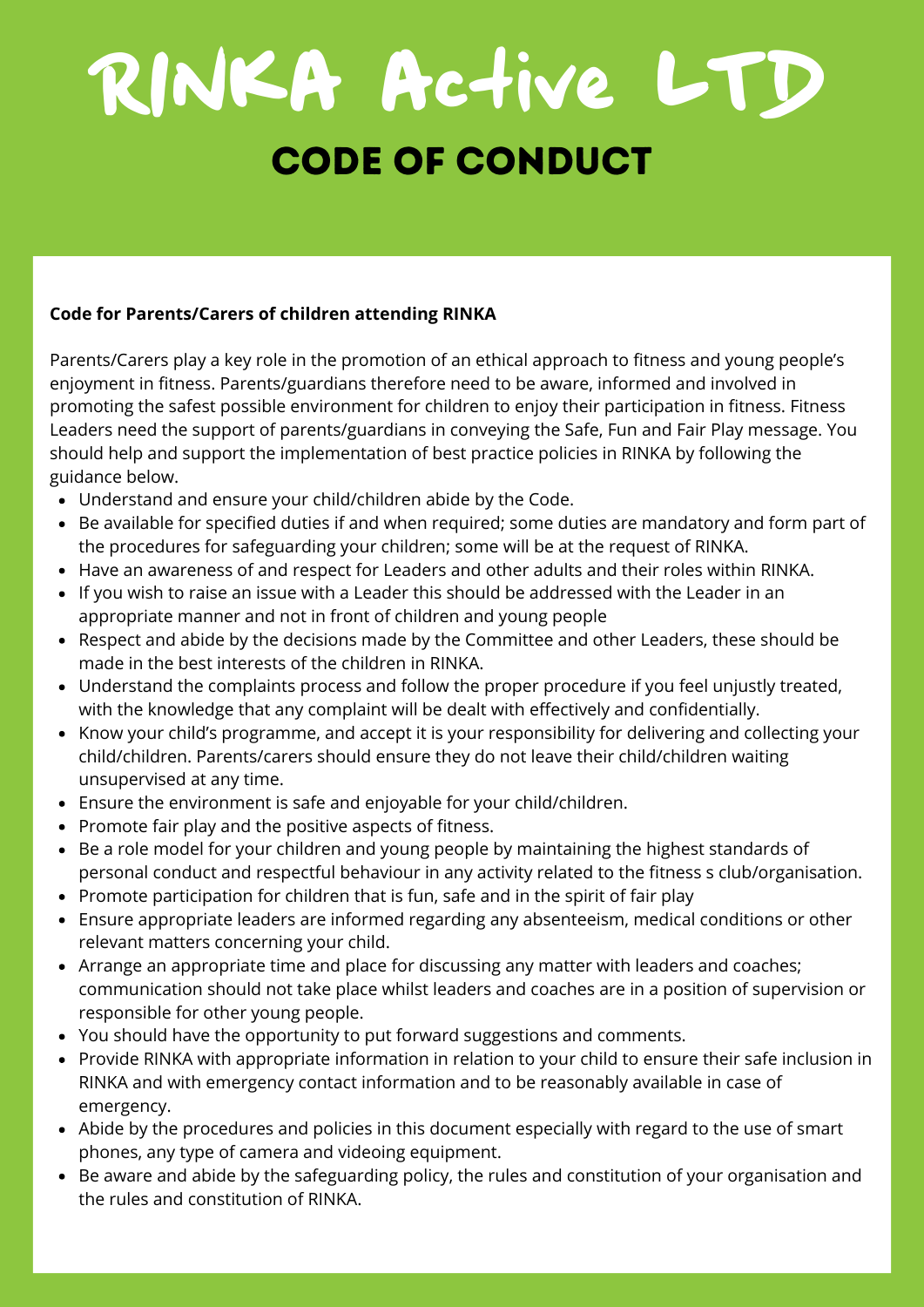## RINKA Active LTD CODE OF CONDUCT

In order to act as a role model and to promote their safety and the safety of young people RINKA Leaders should:

- Create a safe and enjoyable environment for children by:
- Planning and preparing appropriately and be positive during sessions.
- Making sure all levels of participation should be enjoyable and fun.
- Prioritising skill development and personal satisfaction over highly structured competition.
- Setting age appropriate and realistic goals.
- Avoiding favouritism each child will need attention according to their fitness ing needs.
- Praising and encouraging effort as well as results.
- Showing respect for all involved, children and adults.

Recognise and ensure the welfare of children by:

- Keeping attendance records.
- Not exposing a child to criticism, hostility or sarcasm.
- Never swearing at, ridiculing, shouting unnecessarily or arguing with a child.
- Working in an open environment.
- Ensuring there is adequate supervision.
- Involving and updating parents, especially if a problem has arisen.
- Respecting a child's sensitivity.
- Never using physical punishment or force.
- Not using verbal or physical punishments or exclusion for mistakes.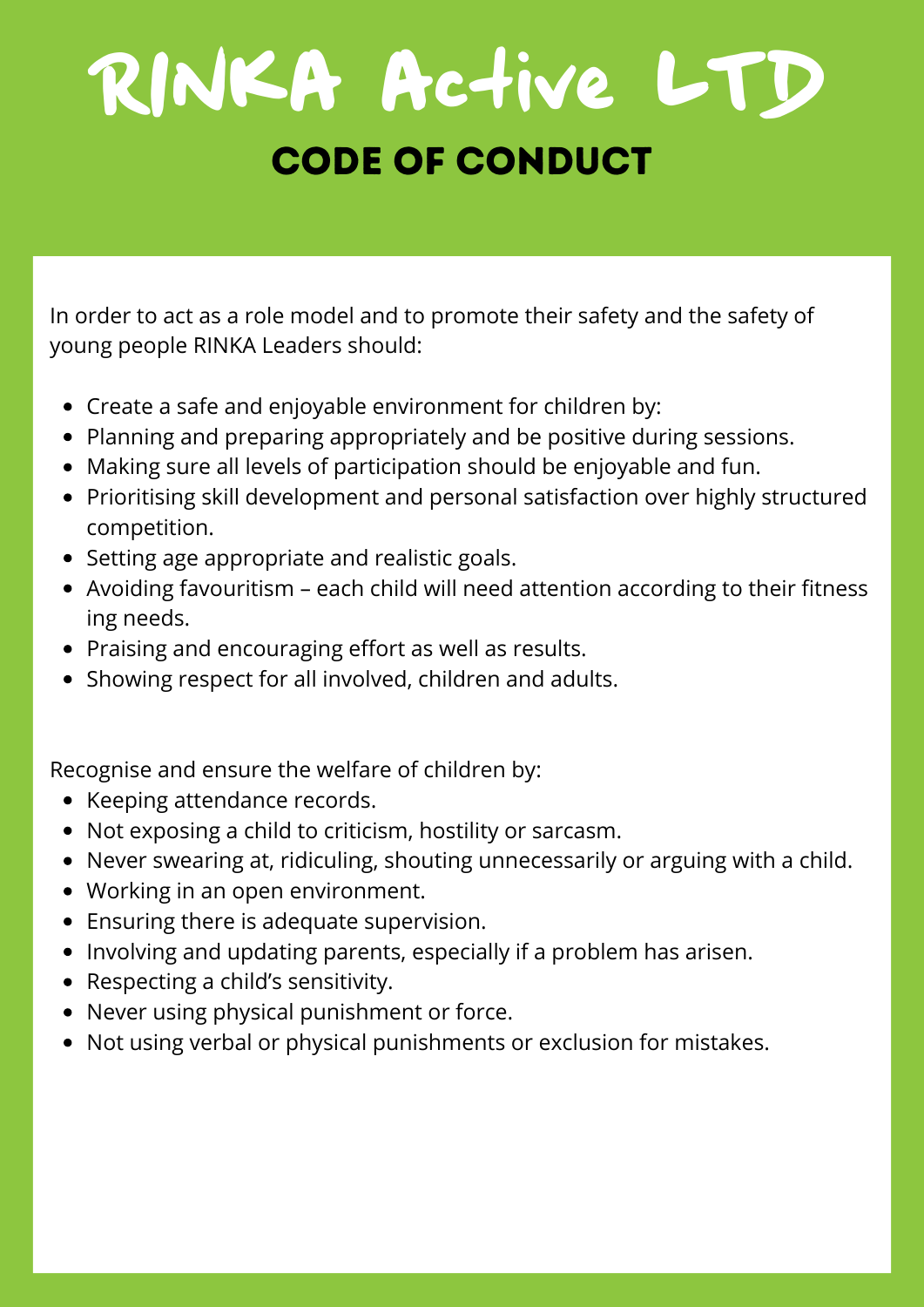### Child Welfare and Protection Procedures

It is not the responsibility of anyone working within RINKA, in a paid or voluntary capacity, to take responsibility or decide whether child abuse is taking place - that is the role of the Statutory Authorities.

The guiding principles regarding reporting child abuse or neglect may be summarised as follows:

1. The safety and well-being of the child must take priority;

2. Reports should be made without delay to Tusla – The Child and Family Agency (CFA).

Recognising Child Protection & Welfare Concerns

- All staff and volunteers have a responsibility to safeguard children and to report child protection and welfare concerns in line with the policy outlined below.
- Any reasonable concern or suspicion of abuse or neglect must elicit a response. Ignoring the signals or failing to intervene may result in ongoing or further harm to the child. Anyone who has a concern about a child in their club but are not sure what to do, should discuss the concern with RINKA's Designated Liaison Person or contact your local Child and Family Agency social work department/ Social Care Trusts (HSCT) for advice
- All staff should be familiar with the definitions of abuse as outlined in Children First, National Guidance, 2017 – (Chapter 2). [http://www.tusla.ie/uploads/content/Children\\_First\\_National\\_Guidance\\_2017.](http://www.tusla.ie/uploads/content/Children_First_National_Guidance_2017.pdf) pdf
- Under the Children First Act 2015 Mandated Persons have a statutory obligation to report concerns which reach a particular threshold (as defined in section 2 of the Children First Act 2015) to Tusla.

Reporting Procedure - Staff

All staff and volunteers (included Mandated Persons – see below) should follow the procedures outlined in this section when they have a concern that a child has been, is being, or is at risk of being abused, harmed or neglected.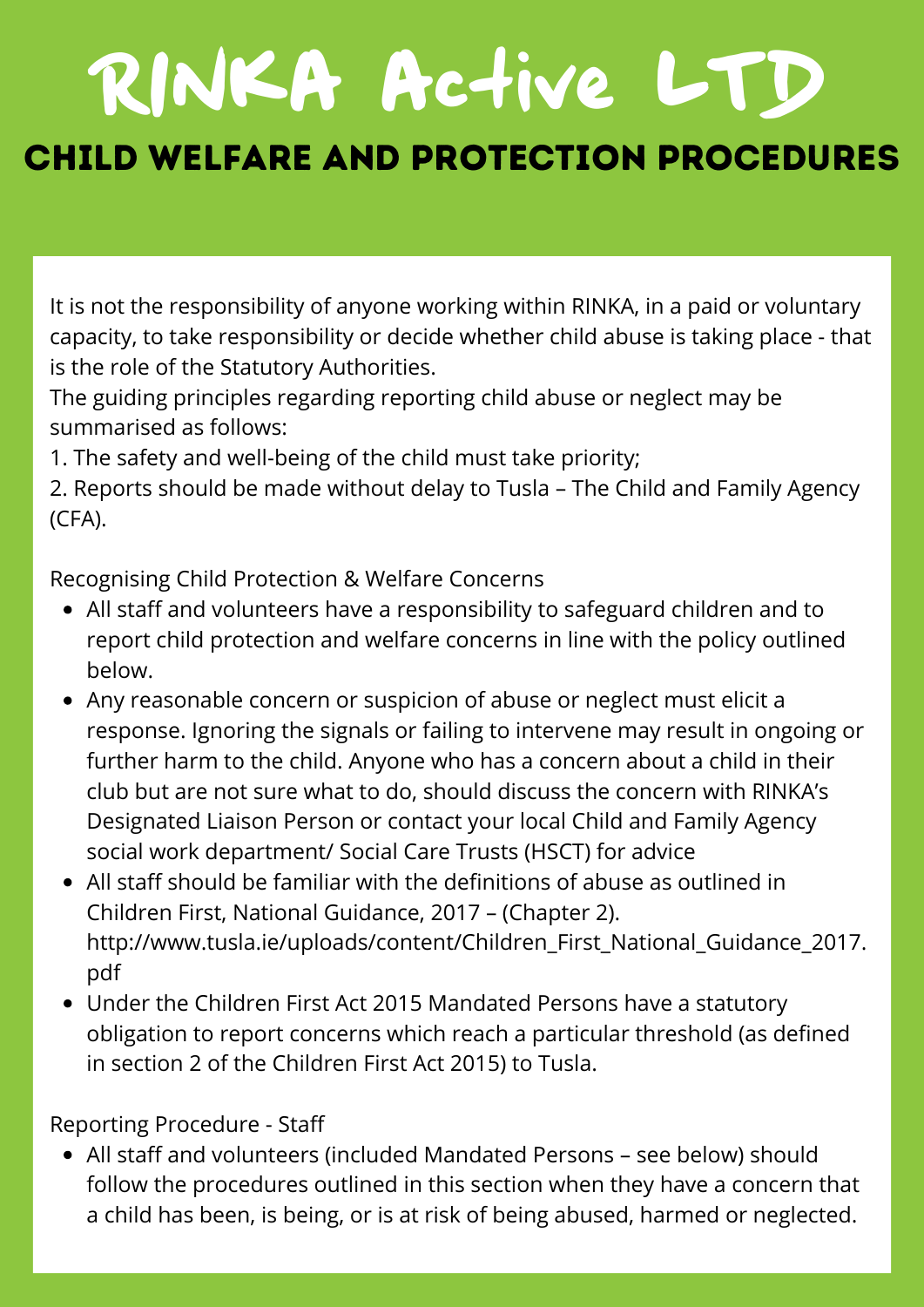### Child Welfare and Protection Procedures

IReporting Concerns about a Child

- Each affiliated club to RINKA has appointed a Designated Liaison Person.
- When a staff member or volunteer has a child protection or welfare concern they should speak to the Designated Liaison Person (DLP) as soon as possible.
- If the DLP is unsure if a child protection concern meets the reasonable grounds (see next section) for concern they should contact Tusla Social Work duty service for advice and guidance using the informal consultation process.
- The DLP can formally report child protection and welfare concerns using the Child Protection and Welfare Report Form (available on www.tusla.ie) to Tusla on the following basis:

- Child protection and welfare concerns that meet reasonable grounds for concern but do not meet the threshold for mandated reporting (see below)

- Child protection and welfare concerns that meet reasonable grounds for concern and have been passed to them by persons who are not Mandated Persons.

- Under no circumstances should a child be left in a situation that exposes him or her to harm or risk pending intervention from Tusla.

#### Reasonable grounds for concern

.

Children First: National Guidance, 2017 states that: 'Tusla should always be informed when a person has reasonable grounds for concern that a child may have been, is being, or is at risk of being abused or neglected.'

Reasonable grounds for a child protection or welfare concern include:

- Evidence, for example an injury or behaviour, that is consistent with abuse and is unlikely to have been caused in any other way
- Any concern about possible sexual abuse
- Consistent signs that a child is suffering from emotional or physical neglect
- A child saying or indicating by other means that he or she has been abused
- Admission or indication by an adult or a child of an alleged abuse they committed
- An account from a person who saw the child being abused

All staff and volunteers are expected to bring any child protection concern which meets reasonable grounds for concern to the attention of the DLP and to seek their advice and guidance if unsure. In the event of an emergency and the unavailability of a Tusla Social Worker, the DLP should contact An Garda Síochána Depending on advice received from the CFA the Child Protection and Welfare Report Form (CPWRF) may be required to be submitted to CFA.

If a report is made by telephone, this form should be completed and forwarded subsequently to the Child and Family Agency. Under The Protection of Persons Reporting Child Abuse Act 1998, so long as you report what you believe is true and it is done in good faith you cannot be sued.

Everyone involved in the promotion of youth fitness should be familiar with the signs and behaviours that may prompt a concern for the safety of the young person.

There are four categories of abuse types, neglect, emotional, physical and sexual.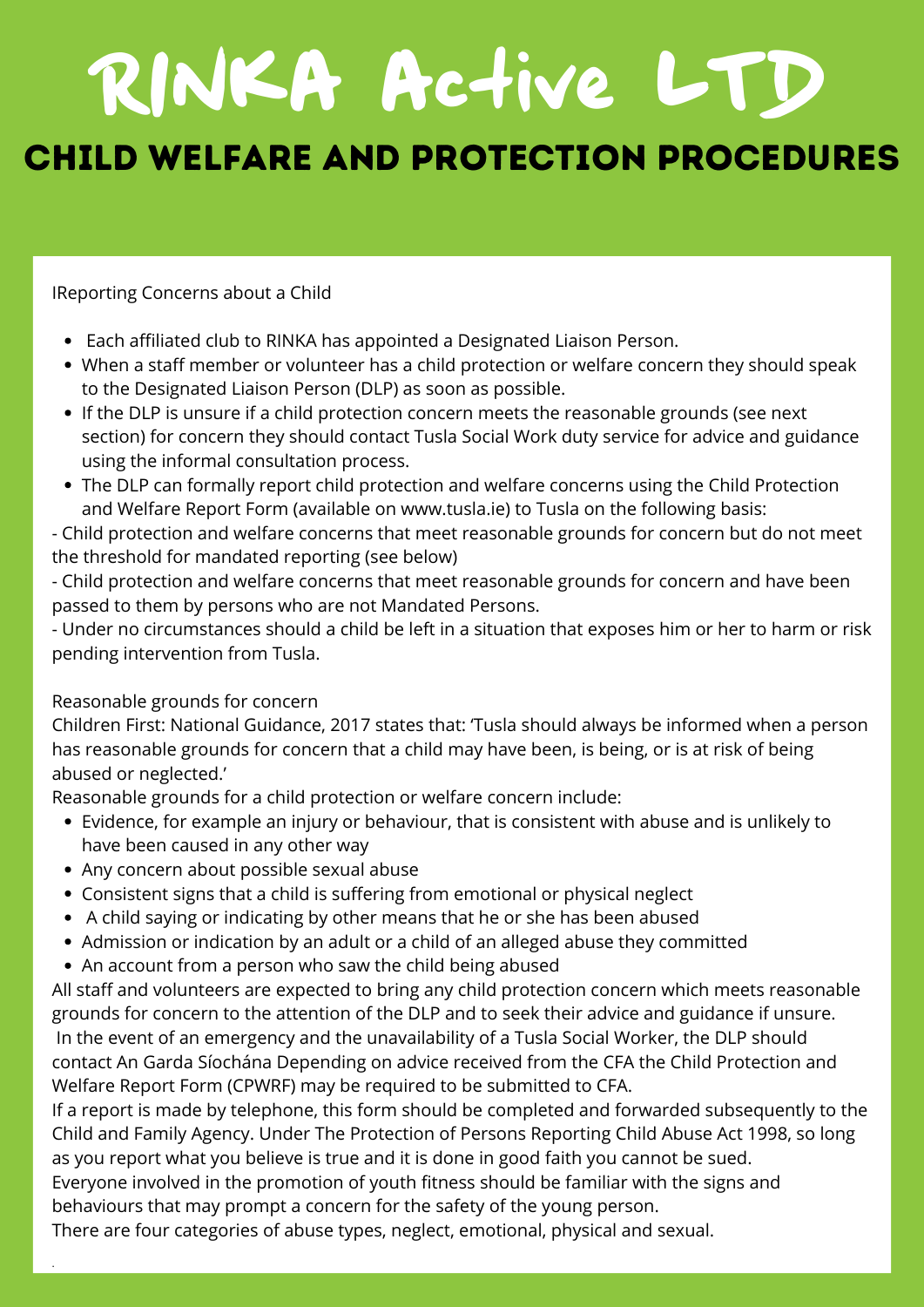### RINKA Active LTD Child Welfare and Protection Procedures

#### *Role of DLP*

The designated liaison person (club or national) is responsible for ensuring that reporting procedures within your organisation are followed, so that child welfare and protection concerns are referred promptly to Tusla. The designated liaison person should record all concerns or allegations of child abuse brought to his or her attention, and the actions taken in relation to a concern or allegation of child abuse. If, as a designated liaison person, you decide not to report a concern to Tusla, the following steps should be taken:

- The reasons for not reporting should be recorded
- Any actions taken as a result of the concern should be recorded
- The employee or volunteer who raised the concern should be given a clear written explanation of the reasons why the concern is not being reported to Tusla
- The employee or volunteer should be advised that if they remain concerned about the situation, they are free to make a report to Tusla or An Garda Síochána Designated Liason Person – Sarah Gillespie

Email [sarah@rinka.ie](mailto:sarah@rinka.ie)

.

#### *Types of child abuse and how they may be recognised*

As stated earlier child abuse can be categorised into four different types: neglect, emotional abuse, physical abuse and sexual abuse. A child may be subjected to one or more forms of abuse at any given time. Abuse and neglect can occur within the family, in the community or in an institutional setting. The abuser may be

someone known to the child or a stranger, and can be an adult or another child. In a situation where abuse is alleged to have been carried out by another child, you should consider it a child welfare and protection issue for both children and you should follow child protection procedures for both the victim and the alleged abuser.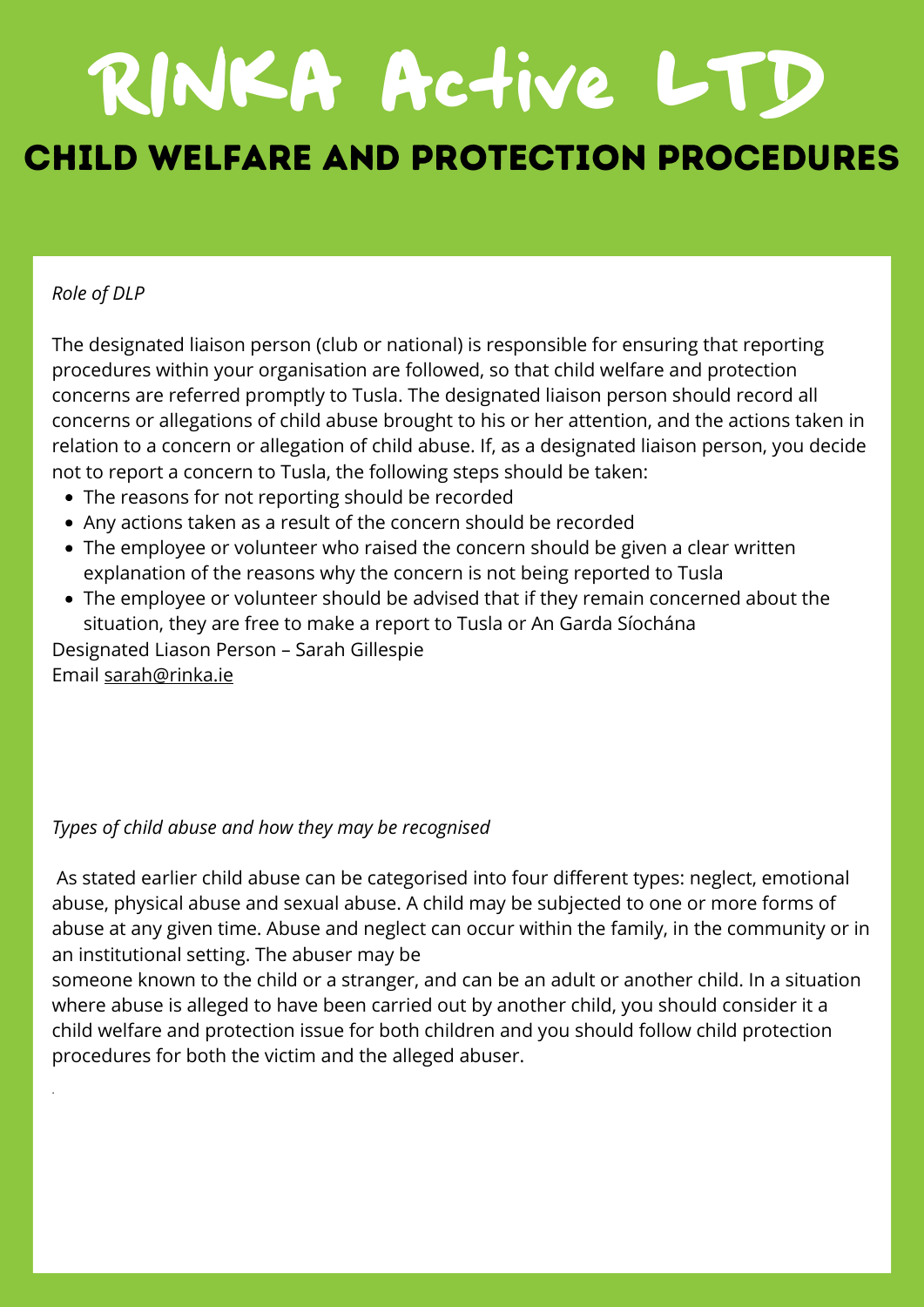### Child Welfare and Protection Procedures

#### *Role of DLP*

The designated liaison person (club or national) is responsible for ensuring that reporting procedures within your organisation are followed, so that child welfare and protection concerns are referred promptly to Tusla. The designated liaison person should record all concerns or allegations of child abuse brought to his or her attention, and the actions taken in relation to a concern or allegation of child abuse. If, as a designated liaison person, you decide not to report a concern to Tusla, the following steps should be taken:

- The reasons for not reporting should be recorded
- Any actions taken as a result of the concern should be recorded
- The employee or volunteer who raised the concern should be given a clear written explanation of the reasons why the concern is not being reported to Tusla
- The employee or volunteer should be advised that if they remain concerned about the situation, they are free to make a report to Tusla or An Garda Síochána

Designated Liason Person – Sarah Gillespie Email [sarah@rinka.ie](mailto:sarah@rinka.ie)

#### *Types of child abuse and how they may be recognised*

As stated earlier child abuse can be categorised into four different types: neglect, emotional abuse, physical abuse and sexual abuse. A child may be subjected to one or more forms of abuse at any given time. Abuse and neglect can occur within the family, in the community or in an institutional setting. The abuser may be

someone known to the child or a stranger, and can be an adult or another child. In a situation where abuse is alleged to have been carried out by another child, you should consider it a child welfare and protection issue for both children and you should follow child protection procedures for both the victim and the alleged abuser.

#### *Recording Child Protection Concerns*

- Written records should be kept of all child protection concerns (including those not reported to Tusla) and these will be managed by the Designated Liaison Person. (Information will include: details of the concern, who raised it, who was contacted, details regarding an informal consultation if it happened, any action taken, details regarding informing parents.
- If a child has made a disclosure of abuse, a written record will be made. If there are other grounds for concern that the child has been abused or neglected, a written record will be made.
- Records relating to child protection and welfare issues will be kept confidentially and held for as long as is appropriate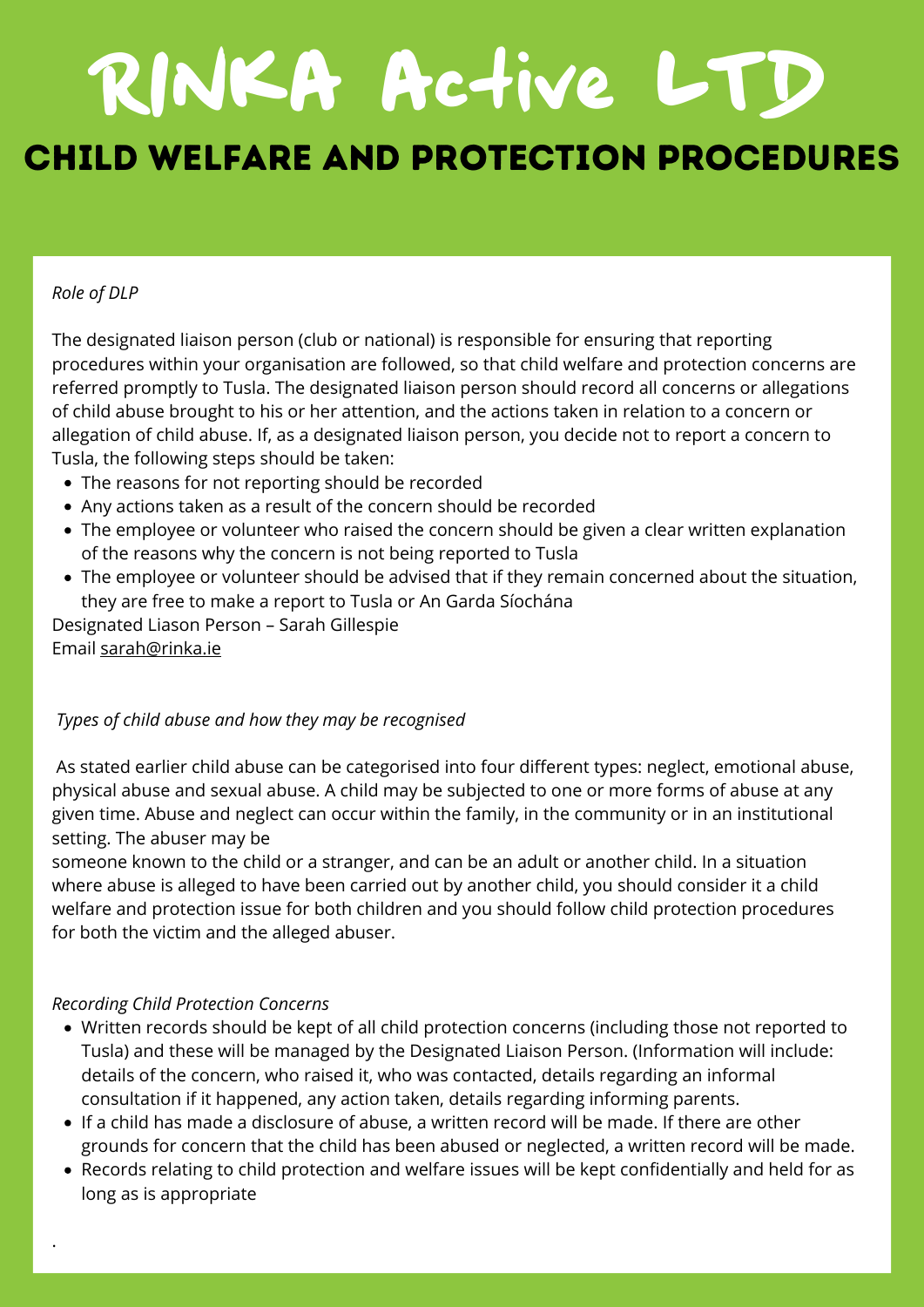### RINKA Active LTD Allegations Against Leaders

.RINKA has agreed procedures to be followed in cases of alleged child abuse against leaders and assistants. If such an allegation is made against those named working within RINKA, two procedures should be followed:

- 1.The reporting procedure in respect of suspected child abuse (reported by the DLP)
- 2.The procedure for dealing with the RINKA Leader (carried by out by a board member)

The safety of the child making the allegation should be considered and the safety of any other children who may be at risk. RINKA should take any necessary steps to protect children in its care. The issue of confidentiality is important. Information should only be shared on a need to know basis and the Leader should be treated with respect and fairness.

#### *The Reporting Procedure*

If the Designated Person has reasonable grounds for concern, the matter should be reported to the local HSE/HSCT, following the standard reporting procedure. While the Designated Person makes the report to the HSE/HSCT, the CEO of RINKA should deal with the leader in question.

The CEO should privately inform the accused that (a) an allegation has been made against them and (b) the nature of the allegation. They should be afforded an opportunity to respond and their response should be recorded in writing and forwarded to the HSE/HSCT.

The person accused should be asked to refrain from duties/volunteering pending the outcome of the investigation. It should be made clear to the accused that this action is a precautionary measure and will not prejudice any later disciplinary proceedings

The CEO/Designated Person should maintain links with the Statutory Authorities while any investigation is ongoing. It is important that RINKA consider the outcome of the investigation and any implications it might have. In the event the alleged person is not found guilty or prosecuted, this does NOT mean that they are appropriate to work with young people in the future.

#### *Confidentiality*

Confidentiality should be maintained in respect of all issues and people involved in cases of abuse, welfare or bad practice. It is important that the rights of both the child and the person about whom the complaint has been made are protected.

The following points should be kept in mind:

- A guarantee of confidentiality or undertakings regarding secrecy cannot be given, as the welfare of the child will supersede all other considerations
- All information should be treated in a careful and sensitive manner and should be discussed only with those who need to know
- Information should be conveyed to the Parents/Guardians of the child in a sensitive way.
- Discussion with the Statutory Authorities should take place in relation to information sharing with all parties when ongoing investigations are taking place
- Giving information to others on a 'need to know' basis for the protection of a child is not a breach of confidentiality
- All persons involved in a child protection process (the child, the Parents/Guardians, the alleged offender, their family, Coaches) should be afforded appropriate respect, fairness, support and confidentiality at all stages of the procedure
- Information should be stored in a secure place, with limited access only by designated people.
- The requirements of the Data Protection laws should be adhered to. Breach of confidentiality is a serious matter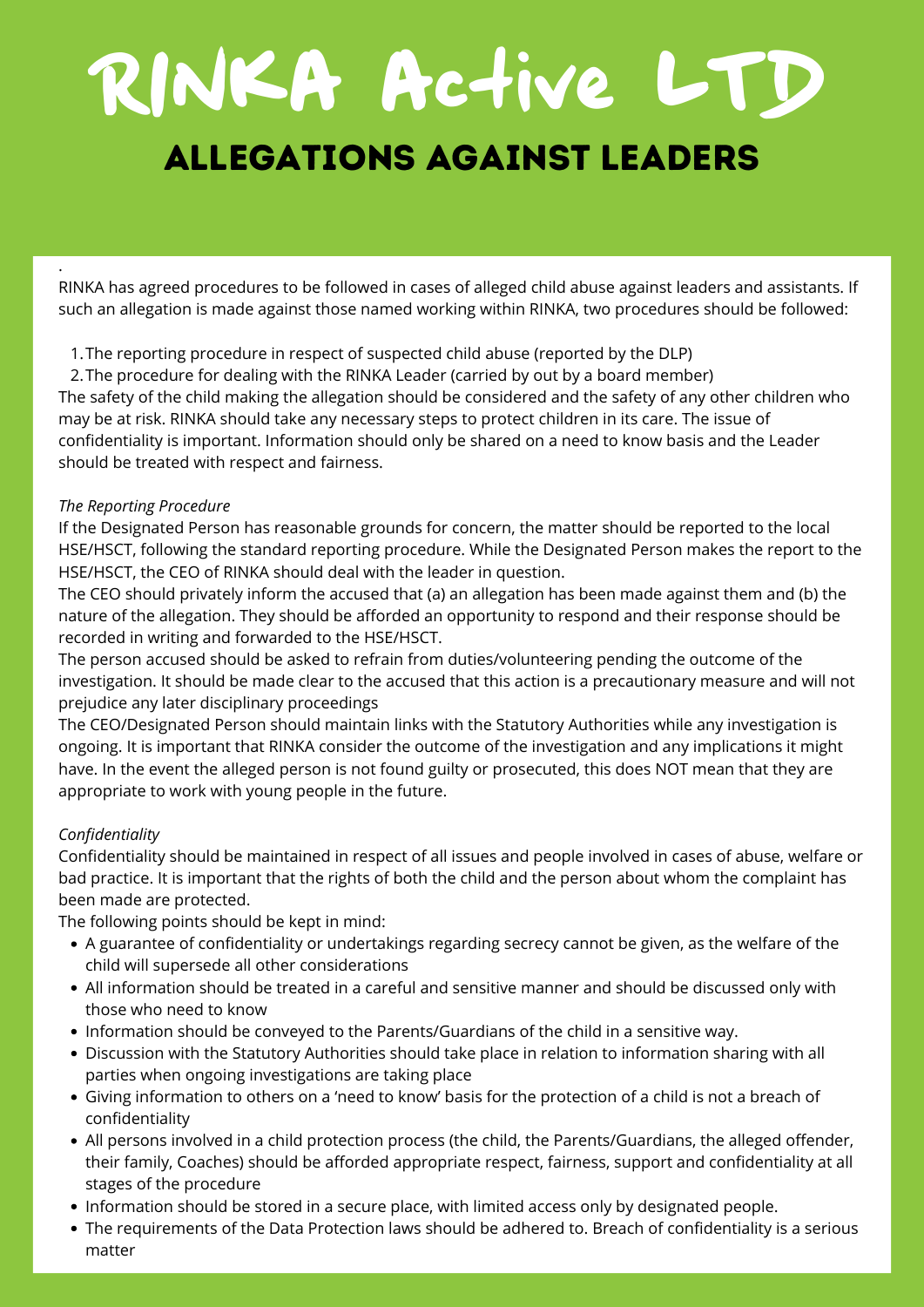### RINKA Active LTD Complaints Procedure

On receiving a complaint, RINKA will appoint a disciplinary committee to resolve problems relating to the conduct of its members. This will include bullying. The complaint should be in writing to the CEO, Sarah Gillespie, and should be responded to within 5 working days. The committee will consist of a representative from the board of directors.

If the complaint involves suspected abuse or a criminal offence the children's officer/designated person should be consulted, and the disciplinary committee disbanded. The statutory authorities will then be informed.

The disciplinary committee will review any relevant paperwork and hold any necessary meetings with all parties to proceed with complaints into any incident of suspected misconduct that does not relate to child abuse. It should, as soon as possible, inform the Management Committee of the progress of the disciplinary process. This should be done within 10 working days.

The disciplinary committee will furnish the individual with the nature of the complaint being made against him/her and afford him/her the opportunity of providing a response either verbally or in writing, but usually at a meeting with the disciplinary committee.

Written confidential records of all complaints should be safely and confidentially stored. Where it is established that an incident of misconduct has taken place, the disciplinary committee should notify the member of any sanction being imposed. The notification should be made in writing, setting out the reasons for the sanction. If the member is under 18 years of age, correspondence should be addressed to the parents/ carers.

If the member against whom the complaint was made is unhappy with the decision of the disciplinary committee s/he has the right to appeal the decision to an appeals committee. Any appeal should be made in writing within an agreed period after issue, usually 10 days of the decision of the disciplinary committee.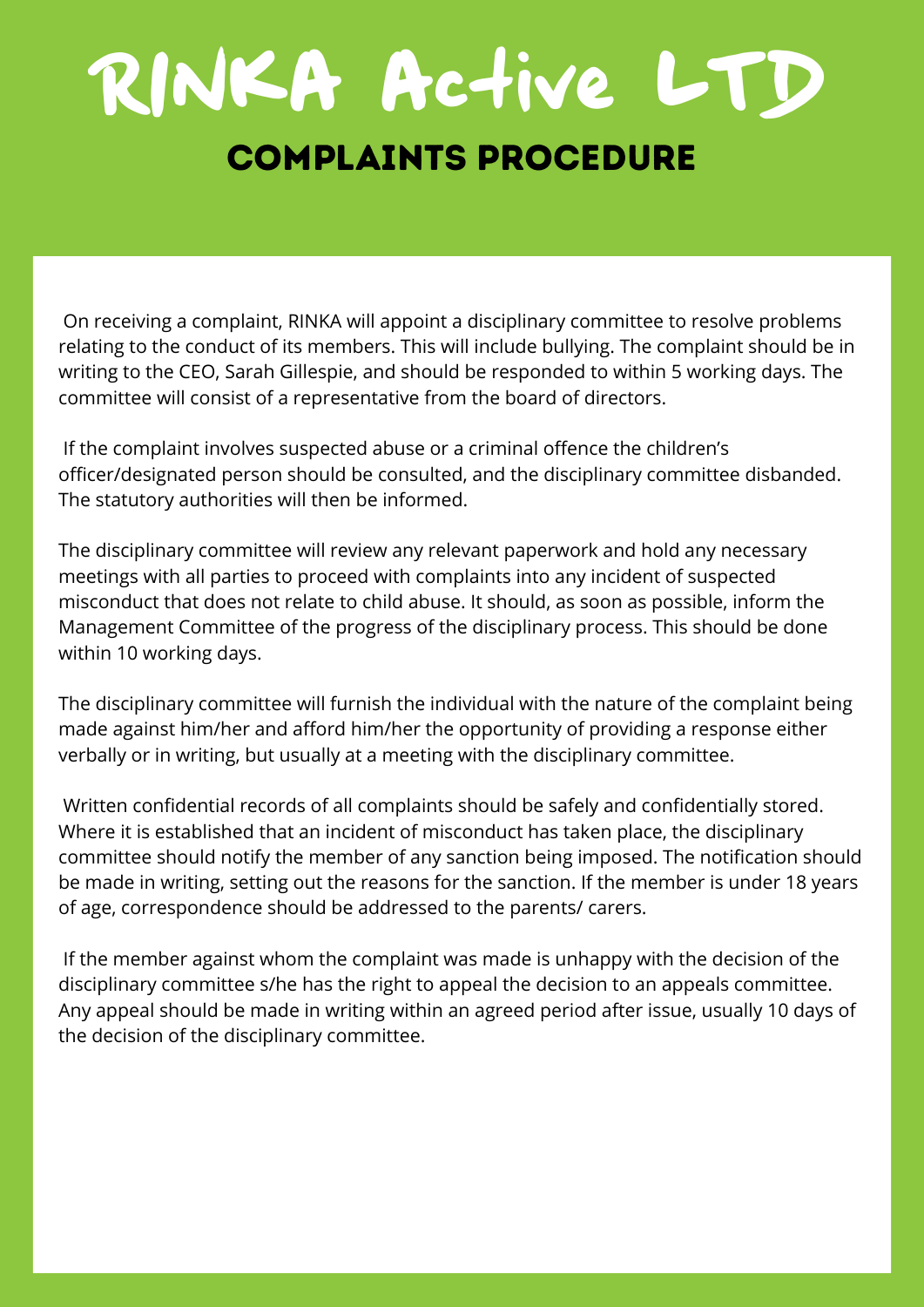### Anti-Bullying

The RINKA Anti-Bullying Policy covers all students in attendance.

Any form of bullying, whether verbal, physical or psychological or cyber, and whether one-off, occasional or repeated, is completely unacceptable at RINKA.

Definition:

Bullying is behaviour by an individual or a group, repeated over time (or possibly one serious incident) that intentionally hurts another. Bullying can take many forms and is often motivated by prejudice, for example on grounds of ability, special need, race, religion, culture, gender, sexual orientation, or because a child is adopted or has caring responsibilities.

Stopping violence and ensuring immediate physical safety is obviously the school's first priority. Although bullying in itself is not a specific criminal offence in Ireland, it is important to bear in mind that some types of harassing or threatening behaviour may in some circumstances be regarded as such.

Bullying can be:

- $\bullet$  Emotional being unfriendly, excluding, and tormenting (e.g. hiding uniform, threatening gestures).
- Physical pushing, kicking, hitting, punching or any use of violence.
- Racist racial taunts, graffiti, gestures.
- Sexual unwanted physical contact or sexually explicit and/or abusive comments.
- $\bullet$  Homophobic because of, or focusing on, the issue of sexuality.
- Verbal name calling, sarcasm, spreading rumours, teasing.
- Disability because of, or focusing on, a disability.
- Cyber using electronic means such as social websites, mobile phones, text messages, photographs or e-mail to cause pain and distress to a victim.
- Religious/Cultural religious or cultural intolerance of any sort.

Bullying can seriously damage a young person's confidence and sense of self-worth. It can lead to serious and prolonged emotional damage for an individual, and, at its most extreme, taking their own life. Those who conduct the bullying or witness the bullying can also experience emotional harm, and the impact on parents and instructors can be significant. RINKA understands that some students, those with disabilities or special educational needs, can be more of a target for bullying, and watch for this.

RINKA accepts that as well as pupils bullying pupils, instructors can be bullies, or the victims of bullying, as can parents. The school sees all incidents of bullying as unacceptable, and all known incidents are addressed with equal importance.

All members of the RINKA community (parents, pupils, and instructors) have a responsibility to ensure that, in so far as it is reasonably practicable, bullying is prevented, and when it does occur, it is dealt with effectively and in accordance with this policy.

Who to Contact: Sarah Gillespie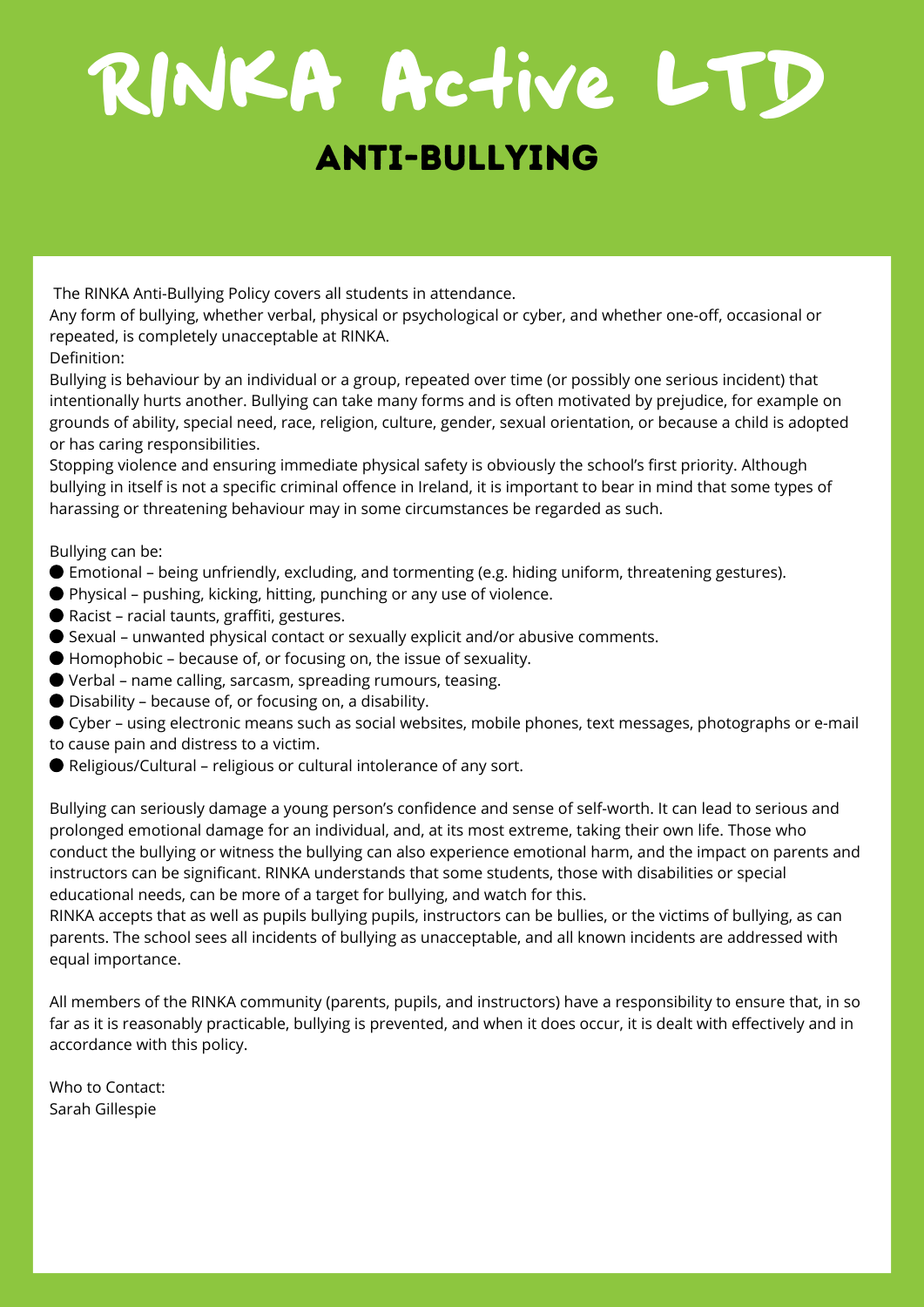### Anti-Bullying

#### Aims:

● To promote a consistent approach to managing behaviour with the emphasis on preventing bullying throughout RINKA

- For instructors to take the lead in ensuring policies are implemented effectively.
- To create an atmosphere of trust and openness.
- To promote strongly positive behaviour of all types.

● To ensure that concerns of all types are raised at an early stage and dealt with swiftly, fairly and with consistency.

● To ensure both bullies and those being bullied are supported appropriately and systems put into place to monitor progress.

● To ensure all concerns and reports of bullying of all kinds are recorded fully.

#### Objectives:

To communicate the contents clearly to all so that;

- All staff, pupils and parents have an understanding of what bullying is.
- All staff know what the school policy is on bullying, and follow it when bullying is reported.
- All pupils and parents know what the school policy is on bullying and what they should do if bullying arises.

● Everyone takes bullying seriously at all times, so that pupils and parents are assured that they will be supported when bullying is reported.

#### ROLES AND RESPONSIBILITIES:

RINKA will deal quickly and effectively with incidents. All staff and pupils have a vital role in preventing bullying within the school.

Recording of incidents

A record of all incidents of bullying (register) is kept by Sarah Gillespie, CEO. All relevant incidents occurring at any time are recorded.

#### Cyber Bullying

The school considers online safety a part of both safeguarding, anti-bullying and mobile devices. This includes the use of cyber technology to bully, including social media, websites, mobile telephones, text messages, photographs and emails

#### Procedures

.

What can Instructors do if bullying is suspected? Signs to look for include withdrawal, low self-esteem, poor attendance, children flying into tempers (usually at home) weight loss, bursting into tears at the slightest criticism. Instructors should develop positive relationships with pupils so that they feel confident enough to report bullying. When bullying is reported, it is important to act quickly and to get the facts right noting times, names, places, witnesses, theft, damage, injuries. It may be advisable to ask the victim to keep a diary of events. All reports of bullying must be taken seriously. Any meetings with parents, copies of letters and the action agreed upon will also be recorded. It is important to fully investigate and hear 'both sides of the story'. If complaints of bullying are the result of normal, albeit distressing, changes in friendships, they may be best resolved in a low-key manner, with a minimum of disruption to pupil's progress. In such situations, parents may not be automatically informed.